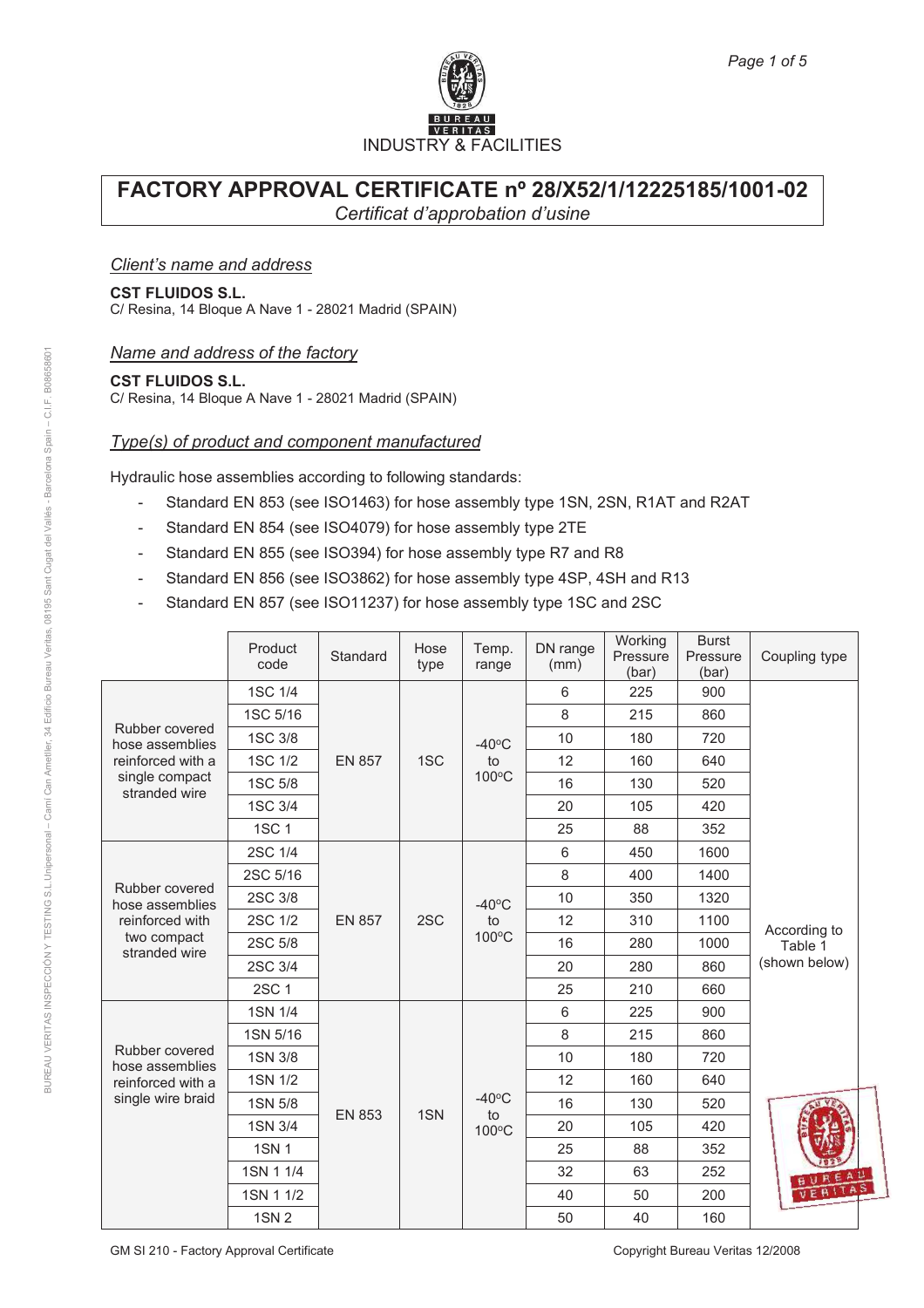

|                                                                                                   | Product<br>code                 | Standard      | Hose<br>type    | Temp.<br>range                 | DN range<br>(mm) | Working<br>Pressure<br>(bar) | <b>Burst</b><br>Pressure<br>(bar) | Coupling type                            |
|---------------------------------------------------------------------------------------------------|---------------------------------|---------------|-----------------|--------------------------------|------------------|------------------------------|-----------------------------------|------------------------------------------|
|                                                                                                   | 2SN 1/4                         |               |                 |                                | 6                | 400                          | 1600                              |                                          |
|                                                                                                   | 2SN 5/16                        |               |                 |                                | 8                | 350                          | 1400                              |                                          |
|                                                                                                   | 2SN 3/8                         |               |                 | $-40\degree C$<br>to<br>100°C  | 10               | 330                          | 1320                              | According to<br>Table 1                  |
| Rubber covered                                                                                    | 2SN 1/2                         |               |                 |                                | 12               | 275                          | 1100                              |                                          |
| hose assemblies                                                                                   | 2SN 5/8                         | <b>EN 853</b> | 2SN             |                                | 16               | 250                          | 1000                              |                                          |
| reinforced with                                                                                   | 2SN 3/4                         |               |                 |                                | 20               | 215                          | 860                               |                                          |
| two wire braid                                                                                    | <b>2SN1</b>                     |               |                 |                                | 25               | 165                          | 660                               |                                          |
|                                                                                                   | 2SN 1 1/4                       |               |                 |                                | 32               | 125                          | 500                               |                                          |
|                                                                                                   | 2SN 1 1/2                       |               |                 |                                | 40               | 90                           | 360                               |                                          |
|                                                                                                   | 2SN 2                           |               |                 |                                | 50               | 80                           | 320                               |                                          |
|                                                                                                   | 4SP 1/4                         |               |                 |                                | 6                | 450                          | 1800                              | (shown below)                            |
|                                                                                                   | 4SP 3/8                         |               |                 |                                | 10               | 445                          | 1780                              |                                          |
| Rubber covered                                                                                    | 4SP 1/2                         |               |                 |                                | 12               | 415                          | 1660                              |                                          |
| hose assemblies                                                                                   | 4SP 5/8                         | <b>EN 856</b> | 4SP             | $-40$ °C<br>to<br>100°C        | 16               | 350                          | 1400                              |                                          |
| for medium<br>pressure                                                                            | 4SP 3/4                         |               |                 |                                | 20               | 350                          | 1400                              |                                          |
| reinforced with 4                                                                                 | 4SP 1                           |               |                 |                                | 25               | 280                          | 1120                              |                                          |
| spiral wire                                                                                       | 4SP 1 1/4                       |               |                 |                                | 31               | 210                          | 840                               |                                          |
|                                                                                                   | 4SP 1 1/2                       |               |                 |                                | 38               | 185                          | 740                               |                                          |
|                                                                                                   | 4SP <sub>2</sub>                |               |                 |                                | 50               | 165                          | 660                               |                                          |
|                                                                                                   | 4SH 3/4                         |               |                 |                                | 20               | 420                          | 1680                              |                                          |
| Rubber covered<br>hose assemblies                                                                 | <b>4SH1</b>                     |               |                 | $-40$ °C                       | 25               | 380                          | 1520                              | According to                             |
| for high pressure<br>reinforced with 4                                                            | 4SH 1 1/4                       | <b>EN 856</b> | 4SH             | to<br>100°C                    | 32               | 350                          | 1400                              | Table 2<br>(shown below)                 |
|                                                                                                   | 4SH 1 1/2                       |               |                 |                                | 40               | 290                          | 1160                              |                                          |
|                                                                                                   | spiral wire<br>4SH <sub>2</sub> |               |                 |                                | 50               | 250                          | 1000                              |                                          |
| Rubber covered                                                                                    | R12 3/4                         |               |                 |                                | 12               | 276                          | 1104                              |                                          |
| hose assemblies<br>for medium<br>pressure-high<br>temperature<br>reinforced with 4<br>spiral wire | R <sub>12</sub> 1               |               |                 | $-40^{\circ}$ C<br>to<br>121°C | 25               | 276                          | 1104                              | According to<br>Table 3<br>(shown below) |
|                                                                                                   | R12 1 1/4                       | <b>EN 856</b> | R <sub>12</sub> |                                | 32               | 207                          | 828                               |                                          |
|                                                                                                   | R12 1 1/2                       |               |                 |                                | 40               | 172                          | 688                               |                                          |
|                                                                                                   | R <sub>122</sub>                |               |                 |                                | 50               | 172                          | 688                               | <b>ALL VEA</b>                           |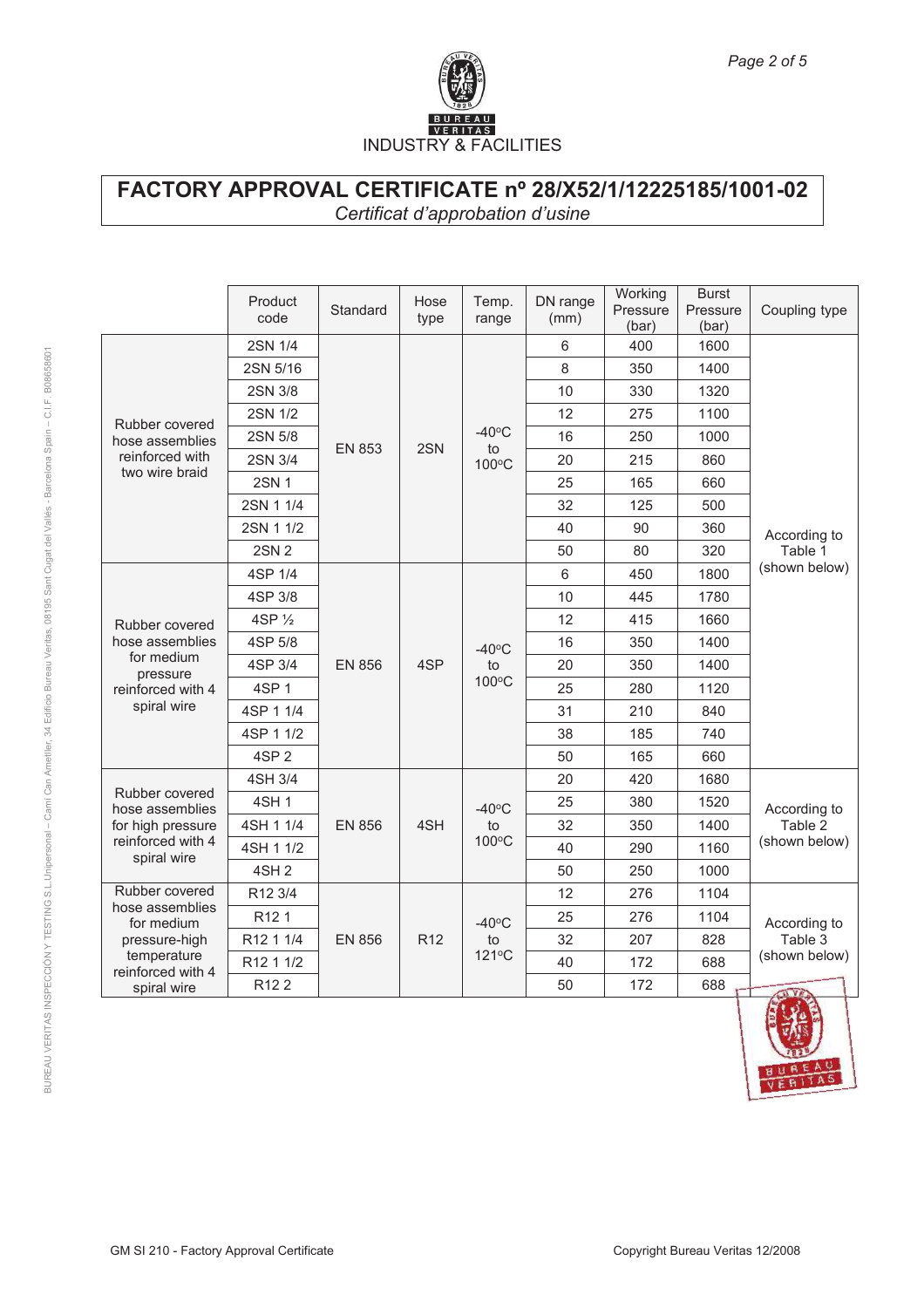

| Table 1                                                                  |                                                   |                                                                       |                                      |  |
|--------------------------------------------------------------------------|---------------------------------------------------|-----------------------------------------------------------------------|--------------------------------------|--|
| Cylindrical BSP male cone<br>60°AGR                                      | UIC elbow 90° cone 74°<br>DKJ-90                  | Metric elbow 45° cone 24°<br>heavyseries DKOS-45                      | 45° flange SAE 3000                  |  |
| Cylindrical BSPT male conic<br>AGR-K                                     | JIC elbow 45° cone 74°<br>DKJ-45                  | Metric female inverted cone<br>KOMATSU                                | Half-flange 3000 P.S.I.              |  |
| BSP female cone 60° DRK                                                  | UIC elbow 90° cone 74°<br>DKJ-90                  | Pipe socket BEL-BES                                                   | Full flange 3000 P.S.I.              |  |
| BSP female cone 60° with<br>O-ring DK-OR                                 | JIC swivel male 90° compact Pipe socket 90°       |                                                                       | Straight flange SAE 6000             |  |
| <b>BSP</b> female inverted cone<br>(JIS)                                 | UIC swivel male                                   | Metric female cone 24° & 60°<br>light series DKL-DKLL                 | 90° or 45° flange SAE 6000           |  |
| <b>BSP</b> female flat seat DKR-F                                        | NPTF male cone 60° AGN                            | Metric elbow 90° cone 24° &<br>60° light series DKL-90                | Half-flange 6000 P.S.I.              |  |
| BSP elbow 90° cone 60°<br>DKR-90                                         | <b>NPTF</b> swivel male                           | Metric elbow 90° cone 24° &<br>60° light series DKL-45                | Full flange 6000 P.S.I.              |  |
| BSP elbow 90° cone 60° with NPTF female<br>O-ring DK-OR 90               |                                                   | Metric bolt                                                           | Female washer                        |  |
| BSP elbow 90° compact<br>cone60° DKR-90-K                                | Metric male cone 24° light<br>series CEL          | Male ORFS                                                             | Metric male (GAZ) - hose<br>linches  |  |
| BSP elbow 45° cone 60°<br><b>DKR-45</b>                                  | Metric female cone 24° light<br>series DKOL       | Female ORFS                                                           | Metric female (GAZ) - hose<br>inches |  |
| BSP elbow 45° cone 60° with Metric elbow 90° cone 24°<br>O-ring DK-OR-45 | lightseries DKOL-90                               | Elbow ORFS 90°                                                        | <b>Stecko STN male</b>               |  |
| Spherical BSP RNR                                                        | Metric elbow 45° cone 24°<br>light series DKOL-45 | Elbow ORFS 45°                                                        | Hose joint                           |  |
| <b>BSP</b> bolt                                                          | Metric male cone 24° heavy<br>series CES          | Straight flange SAE 3000                                              | 90° flange SAE 3000                  |  |
| UIC male cone 74º AGJ                                                    | UIC female cone 74º DKJ                           | Metric female cone 24° heavy Metric elbow 90° cone 24°<br>series DKOS | heavyseries DKOS-90                  |  |

|                                            | Table 2                                                                        |                            |                                                   |  |  |
|--------------------------------------------|--------------------------------------------------------------------------------|----------------------------|---------------------------------------------------|--|--|
| <b>BSP</b> cylindrical male cone<br>60°AGR | UIC elbow 45° cone 74°<br>DKJ-45                                               | ORFS elbow 45 <sup>o</sup> | $45^\circ$ flange SAE 6000 (code<br>62)           |  |  |
| <b>BSP</b> female cone 60° DKR             | Metric male cone 24° heavy<br>series CES/CEL                                   | NPTF male cone 60° AGN     | Straight flange 9000 P.S.I.<br><b>CATERPILLAR</b> |  |  |
| BSP elbow 90° cone 60°<br>DKR-90           | Metric female cone 24 <sup>°</sup><br>heavy series DKOS / light<br>series DKOL | Straight flange SAE 3000   | 90° flange 9000 P.S.I.<br><b>CATERPILLAR</b>      |  |  |
| BSP elbow 45° cone 60°<br>DKR-45           | Metric elbow 90° cone 24°<br>heavy series DKOS-90                              | 90° flange SAE 3000        | 45° flange 9000 P.S.I.<br><b>CATERPILLAR</b>      |  |  |
| UIC male cone 74° AGJ                      | Metric elbow 45° cone 24°<br>heavyseries DKOS-45                               | $45^\circ$ flange SAE 3000 | <b>HANSA-FLEX male with</b><br>flange             |  |  |
| UIC female cone 74º DKJ                    | <b>ORFS</b> female                                                             | Straight flange SAE 6000   | <b>HANSA-FLEX</b> female with<br>flange           |  |  |
| UIC elbow 90° cone 74°<br>DKJ-90           | ORFS elbow 90°                                                                 | 90° flange SAE 6000        | HANSA-FLEX male 90° with<br>flange<br>AU VE       |  |  |

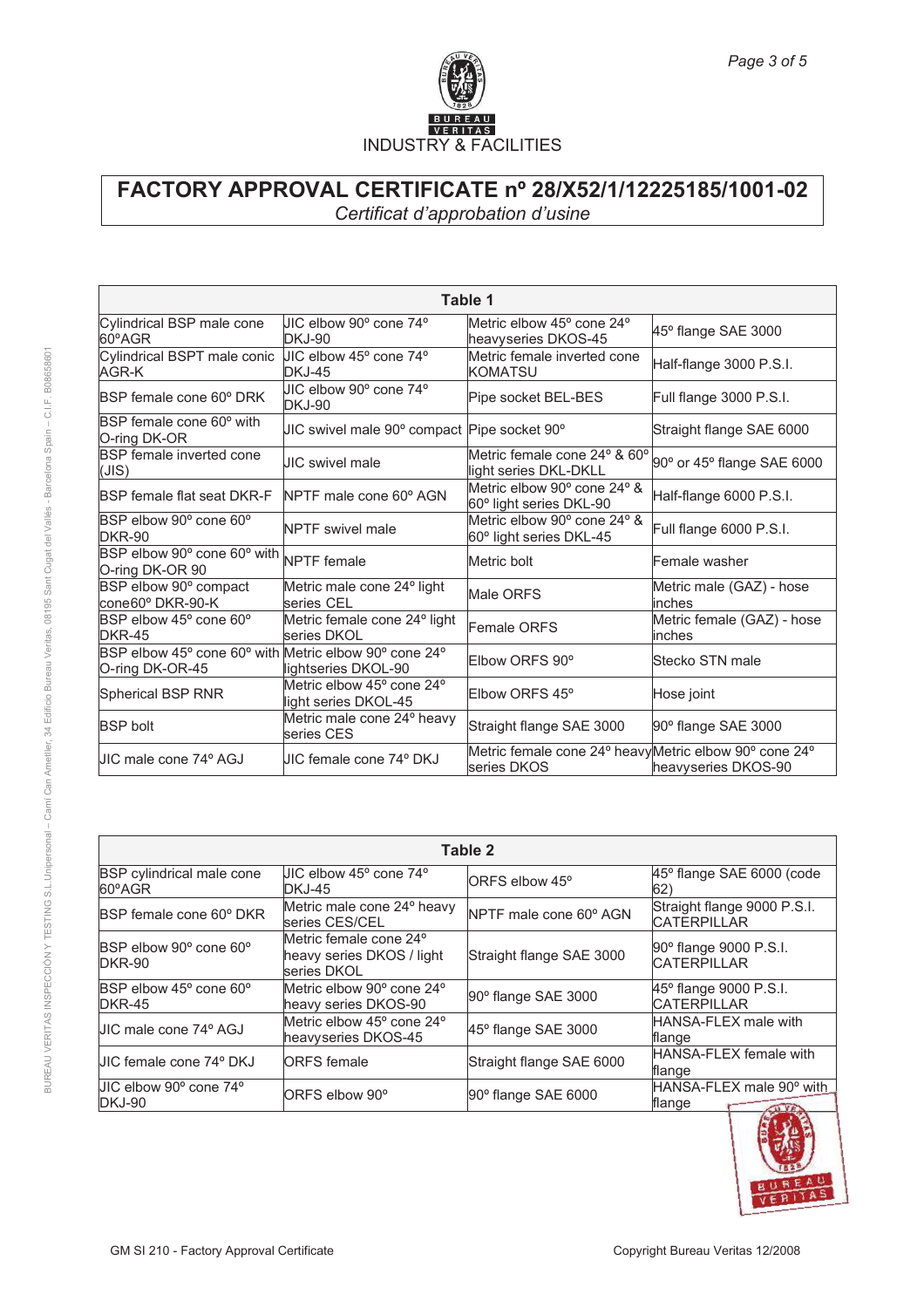

| Table 3                                 |                                  |                                                              |                                                       |  |  |
|-----------------------------------------|----------------------------------|--------------------------------------------------------------|-------------------------------------------------------|--|--|
| BSP cylindrical male cone<br>60° AGR    | JIC female cone 74° DKJ          | Metric elbow 90° cone 24°<br><b>DKO-90</b>                   | EATON/HANSA-FLEX 45°<br>flange SAE 3000 & SAE<br>6000 |  |  |
| BSP female cone 60° DKR                 | UIC elbow 90º cone 74º<br>DKJ-90 | Metric elbow 45° cone 24°<br><b>DKO-45</b>                   | EATON/HANSA-FLEX male                                 |  |  |
| BSP elbow 90° cone 60°<br><b>DKR-90</b> | UIC elbow 90º cone 74º<br>DKJ-45 | <b>NPTF</b> male AGN                                         | <b>EATON/HANSA-FLEX male</b><br>elbow 90°             |  |  |
| BSP elbow 45° cone 60°<br><b>DKR-45</b> | Metric male cone 24°<br>CES/CEL  | Straight flange SAE 3000<br>(code61) & SAE 6000 (code<br>62) | EATON/HANSA-FLEX<br>lfemale                           |  |  |
| JIC male cone 74º AGJ                   | Metric female cone 24° DKO       | 90° flange SAE 3000 (code<br>61) & SAE 6000 (code 62)        | EATON/HANSA-FLEX 45°<br>flange SAE 3000 & SAE<br>6000 |  |  |



### *Monthly production*

Approximately 1250 hose assemblies per month (only hose assemblies)